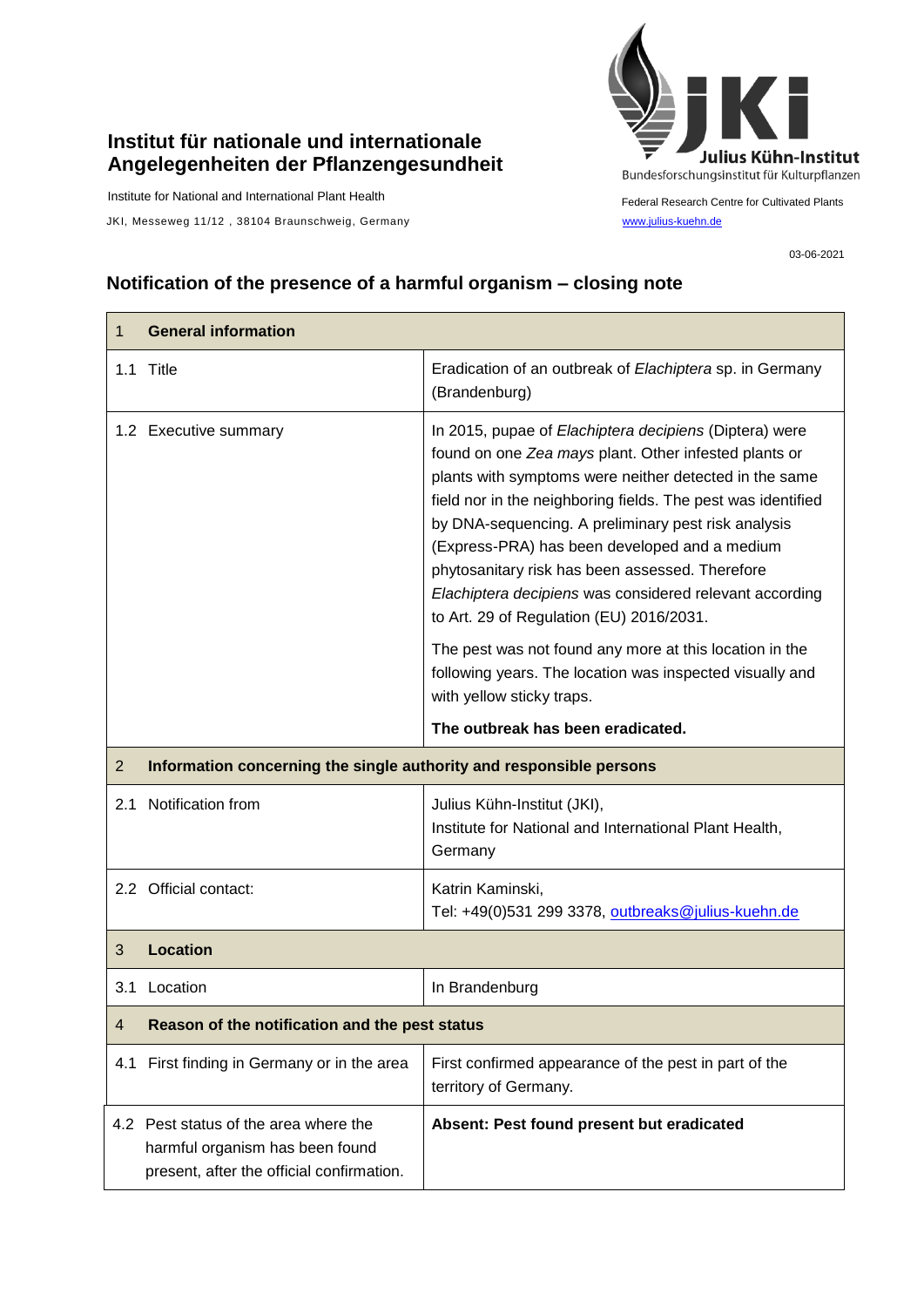|     | 4.3 Pest status in Germany before the<br>official confirmation of the presence, or<br>suspected presence, of the harmful<br>organism. | Absent: no pest records                                                                                                                                                                                                        |  |
|-----|---------------------------------------------------------------------------------------------------------------------------------------|--------------------------------------------------------------------------------------------------------------------------------------------------------------------------------------------------------------------------------|--|
|     | 4.4 Pest status in Germany after the<br>official confirmation of the presence of<br>the harmful organism.                             | Absent: Pest eradicated                                                                                                                                                                                                        |  |
| 5   | Finding, sampling, testing and confirmation of the harmful organism                                                                   |                                                                                                                                                                                                                                |  |
| 5.1 | How the presence or appearance of<br>the harmful organism was found.                                                                  | Official inspection for purposes other than phytosanitary<br>ones.                                                                                                                                                             |  |
|     | 5.2 Date of finding:                                                                                                                  | 20-07-2015                                                                                                                                                                                                                     |  |
|     | 5.3 Sampling for laboratory analysis.                                                                                                 | Date of sampling: 20-07-2015<br>55 pupae were taken to the laboratory.                                                                                                                                                         |  |
|     | 5.4 Name and address of the Laboratory                                                                                                | Landesamt für Ländliche Entwicklung, Landwirtschaft und<br>Flurneuordnung (LELF)<br>Referat 43 Saatenanerkennung, Phytopathologie<br>Steinplatz 1<br>15806 Zossen<br>Germany                                                   |  |
| 5.5 | Diagnostic method                                                                                                                     | DNA-sequencing, 100 % match in BOLD                                                                                                                                                                                            |  |
|     | 5.6 Date of official confirmation of the<br>harmful organism's identity.                                                              | 03-08-2015                                                                                                                                                                                                                     |  |
| 6   | Infested area, and the severity and source of the outbreak in that area                                                               |                                                                                                                                                                                                                                |  |
| 6.1 | Characteristics of the infested area<br>and its vicinity.                                                                             | Open air - production area: field (arable, pasture)<br>Plant already planted, not to be reproduced or moved.                                                                                                                   |  |
|     | 6.2 Host plants in the infested area and its<br>vicinity                                                                              | Zea mays                                                                                                                                                                                                                       |  |
|     | 6.3 Infested plant(s), plant product(s) and<br>other object(s).                                                                       | Zea mays (1 pce)                                                                                                                                                                                                               |  |
|     | 6.4 Severity of the outbreak                                                                                                          | 1 plant was found to be infested with 55 pupae. The plant<br>was located at the edge of the field. Other infested plants<br>or plants with symptoms were neither detected in the<br>same field nor in the neighbouring fields. |  |
|     | 6.5 Source of the outbreak                                                                                                            | unknown                                                                                                                                                                                                                        |  |